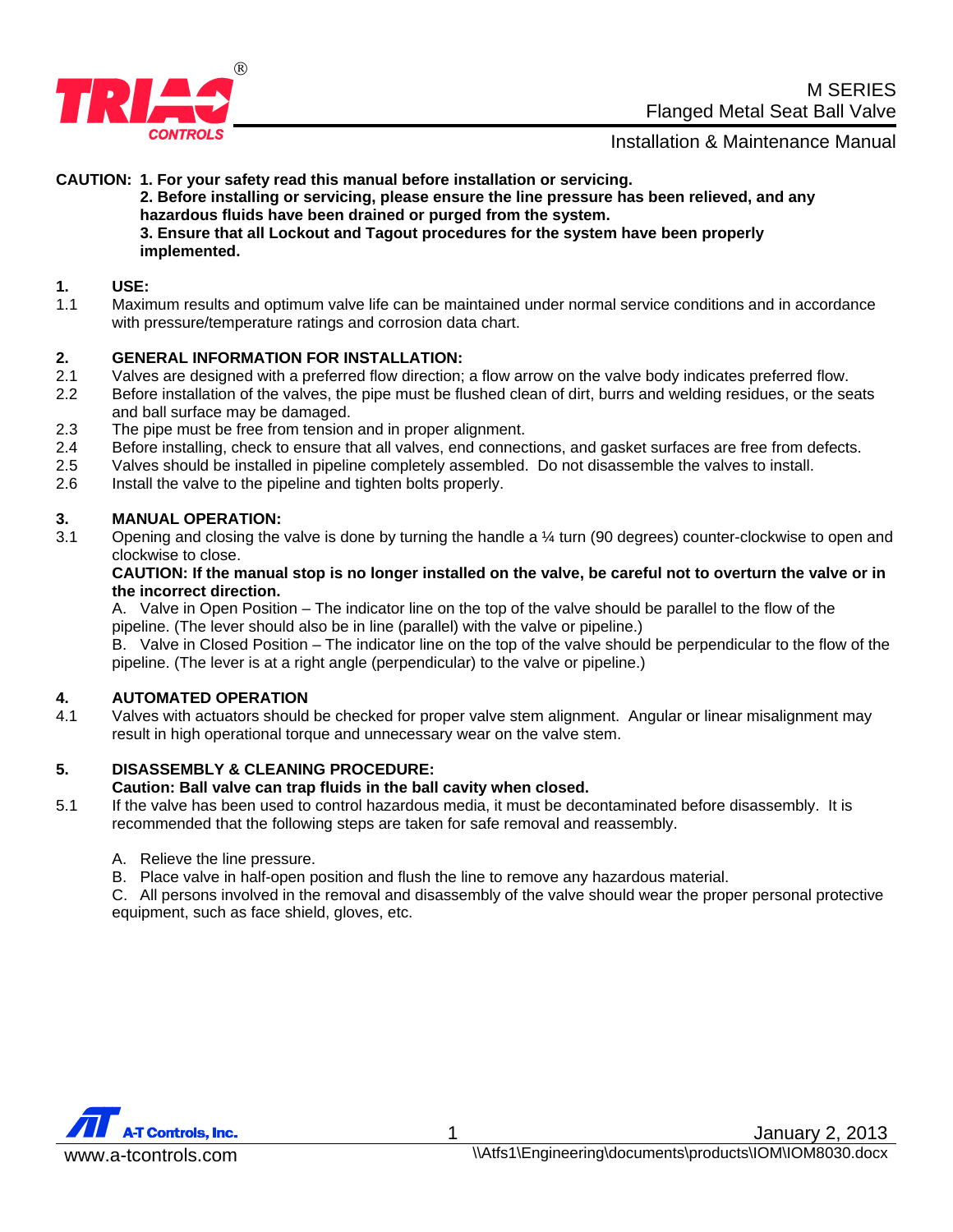



#### 5.2 **DISASSEMBLY**

**CAUTION: On metal seat valves the upstream and downstream seats must be identified as the valve is disassembled. The orientation of the ball is also critical as the downstream side of the ball must be kept next to the downstream seat.**

- 1) Turn the valve to the closed position.
- 2) Remove the snap ring (14), travel stop (15), gland bolts (13), and gland (12).
- 3) Loosen nuts (8) and then remove the cap (2) and gasket (7). Make sure to keep separate and identify as the preferred downstream side of the valve.
- 4) With a permanent marker indicate which side of the ball is the preferred upstream and downstream side.
- 5) For **uni-directional** valves: Remove the ball (3), seats (4), seat gaskets (5), and seat springs (6). For **bi-directional** valves: Remove the ball (3), seats (4A), seat spring (6A), seat gasket (5A), seat spring retainer (5C), and seat spring seal (5B).
- 6) Press the stem (11) from the top toward the inside body and then remove it.
- 7) Remove the packing using extreme caution not to damage the packing bore.
- 8) Use an approved solvent to clean the body, cap, ball, studs, nuts, stem and packing gland.
- 9) Thoroughly inspect the valve for defects before reassembly such as scoring of the valve stem in the packing gland area and ball/seat damage.

#### **6. ASSEMBLY**

- 1) Place the thrust washer (9) onto the stem (11).
- 2) Insert the stem (11) into the stem hole, from inside the body (1), and then slide the gland packing (10) down the stem (11) and into the valve body (1). Use care not to damage the gland packing (10). A sleeve may be required to guide the gland packing (10) into the bore without damaging the seal.
- 3) Slide the gland (12) onto the stem. Align holes of the gland to the mounting holes of the body, and hand tighten the gland bolt (13). Ensure the stem is pulled up until it bottoms out on the thrust washer (9).
- 4) Put the seat gasket (5), body seat (4), and ball (3) into the body (1). **CAUTION: On metal seat valves the upstream and downstream seats must be identified as the valve is disassembled. The orientation of the ball is also critical as the downstream side of the ball must be kept next to the downstream seat.**
- 5) For **uni-directional** valves: Insert the seat spring (6) and cap seat (4) into the cap (2)

For **bi-directional** valves: Insert the seat spring seal (5B), seat spring retainer (5C), seat spring (6A), and cap seat (4A) in the cap (2).

**CAUTION: Be sure to install the seat spring retainer (5C) with the beveled side toward the seat spring (6A) and the flat side against the seat spring seal (5B).** 



- 6) Put the seat spring (6) and cap seat (4) into the cap (2).
- 7) Insert the gasket (7) into the body (1) and carefully mount cap (2). Hand tighten the nuts (8) onto the studs making sure the studs are fully seated in the valve body.
- 8) Open and close the valve to ensure that all parts are properly aligned. Close the valve.
- 9) Tighten the nuts (8) according to the torque values in Figure 1 in a diagonal pattern.
- 10) Slide the travel stop (15) and insert the snap ring (14) onto the stem.
- 11) Tighten the gland bolts (13) according to the torque values in Figure 1.
- 12) The valve is ready to be pressure tested per ANSI/FCI 70-2 class V standard and returned to service.

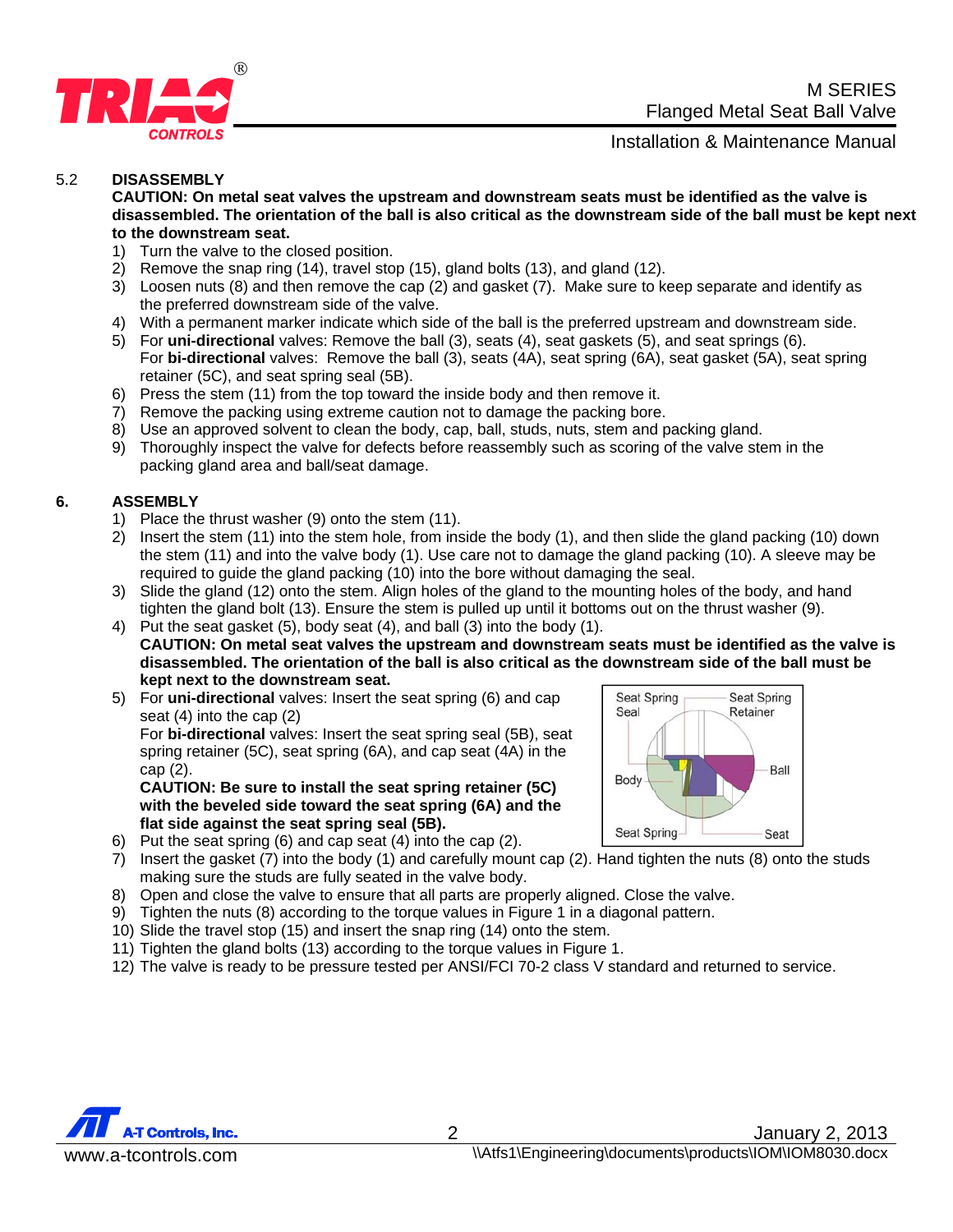

#### **TROUBLESHOOTING**

| Area         | <b>Description</b>   | <b>Solution</b>                                                                                                                                                                                                                                                 |  |  |
|--------------|----------------------|-----------------------------------------------------------------------------------------------------------------------------------------------------------------------------------------------------------------------------------------------------------------|--|--|
| Inner        | Internal Leakage     | Make sure the ball is accurately positioned.<br>1.<br>Check if there is any damage on the contact surface of ball<br>2.<br>$(3)$ and seats $(4)$ .<br>If parts are damaged, replace damaged ball & seats, and<br>3.                                             |  |  |
|              |                      | seat gasket (5).<br>If Ball & Seats are ok replace Seat Gasket (5)<br>4.<br>Body Gasket (7) must be replaced with a new one every<br>5.<br>time the valve is disassembled.                                                                                      |  |  |
| <b>Outer</b> | Stem Leakage         | Tighten gland bolts (15) to the torque values in Figure 1.<br>1.<br>If step 1 does not stop leakage, disassemble the valve to<br>2.<br>replace gland packing (10).<br>Gasket (7) must be replaced with a new one every time the<br>3.<br>valve is disassembled. |  |  |
|              | Body Gasket Leakage. | Tighten joint studs & nuts (8) to the torque values in Figure<br>1.<br>1 per valve rating. Do not over torque studs & nuts<br>If step 1 does not stop leakage, disassemble body (1) and<br>2.<br>cap (2) to replace gasket (7).                                 |  |  |

#### **BOLT TIGHTENING SPECIFICATIONS:**

The body bolts of the valve should be tightened evenly.

Tighten one-side snugly, then the one diagonally across.

Repeat for the other bolts, bringing them all down equally to the required torque value.

| <b>Torque Values</b> |                   |        |                            |        |  |  |  |  |
|----------------------|-------------------|--------|----------------------------|--------|--|--|--|--|
| <b>ANSI-150LB</b>    |                   |        |                            |        |  |  |  |  |
| <b>Size</b>          | <b>Body Bolts</b> |        | <b>Packing Gland Bolts</b> |        |  |  |  |  |
|                      | <b>Nm</b>         | In-Lbs | <b>Nm</b>                  | In-Lbs |  |  |  |  |
| 1/2"                 | 20                | 177    | 7                          | 62     |  |  |  |  |
| $3/4$ "              | 20                | 177    | $\overline{7}$             | 62     |  |  |  |  |
| 1"                   | 40                | 354    | 8                          | 71     |  |  |  |  |
| $1 - 1/2"$           | 52                | 460    | 16                         | 142    |  |  |  |  |
| 2"                   | 52                | 460    | 16                         | 142    |  |  |  |  |
| $2 - 1/2"$           | 52                | 460    | 18                         | 159    |  |  |  |  |
| 3"                   | 52                | 460    | 20                         | 177    |  |  |  |  |
| 4"                   | 52                | 460    | 20                         | 177    |  |  |  |  |
| 5"                   | 52                | 460    | 24                         | 212    |  |  |  |  |
| 6"                   | 120               | 1062   | 24                         | 212    |  |  |  |  |
| 8"                   | 120               | 1062   | 24                         | 212    |  |  |  |  |

#### **Figure 1**

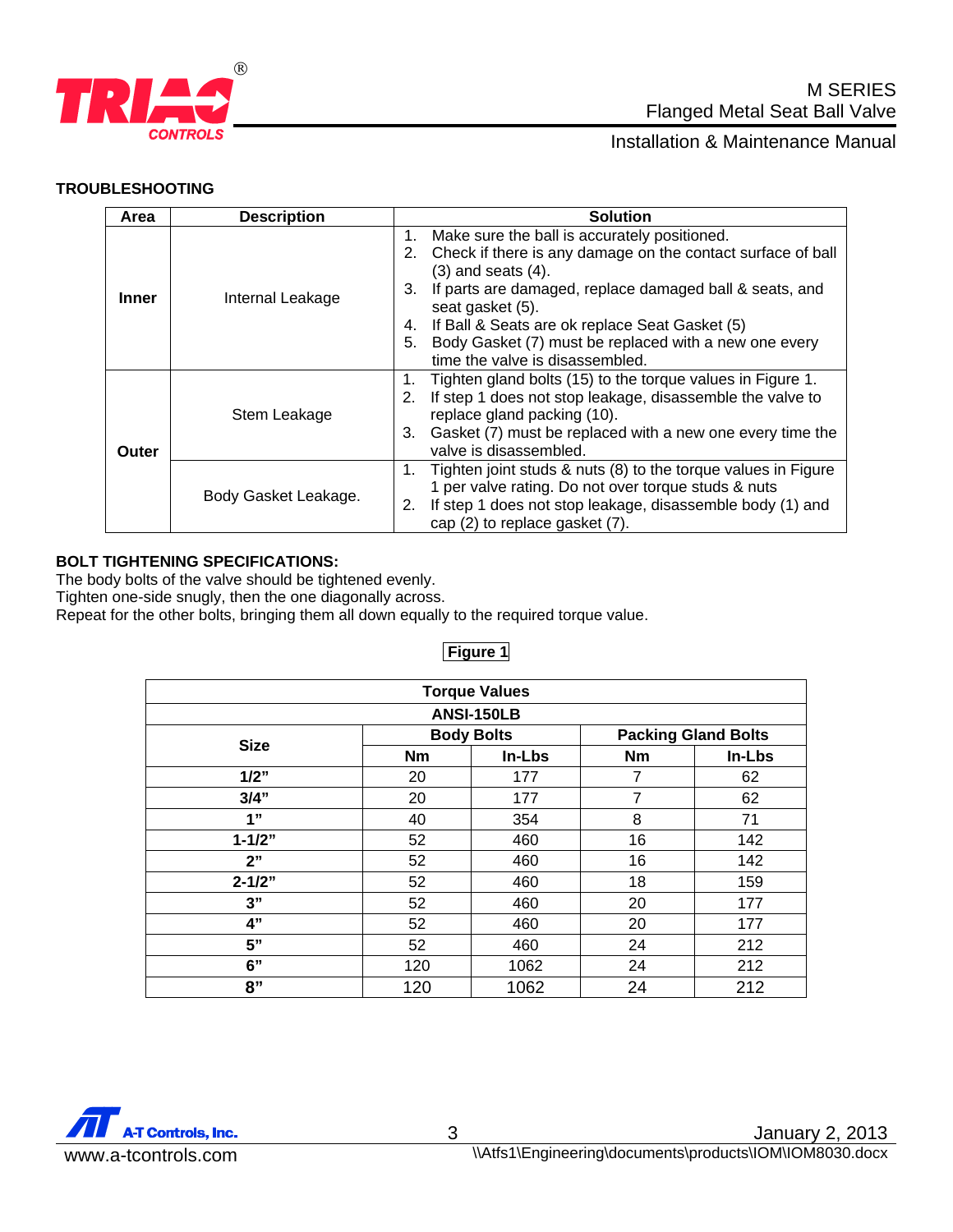

## **CONTROLS CONTROLS**

## **Figure 1 Continued**

| ANSI-300LB  |                   |            |                            |        |  |  |
|-------------|-------------------|------------|----------------------------|--------|--|--|
|             | <b>Body Bolts</b> |            | <b>Packing Gland Bolts</b> |        |  |  |
| <b>Size</b> | <b>Nm</b>         | In-Lbs     | <b>Nm</b>                  | In-Lbs |  |  |
| 1/2"        | 20                | 177        | $\overline{7}$             | 62     |  |  |
| 3/4"        | 20                | 177        | $\overline{7}$             | 62     |  |  |
| 1"          | 40                | 354        | 8                          | 71     |  |  |
| $1 - 1/2"$  | 70                | 620        | 16                         | 142    |  |  |
| 2"          | 70                | 620        | 16                         | 142    |  |  |
| $2 - 1/2"$  | 80                | 708        | 18                         | 159    |  |  |
| 3"          | 160               | 1416       | 20                         | 177    |  |  |
| 4"          | 160               | 1416       | 20                         | 177    |  |  |
| 5"          | 160               | 1416       | 24                         | 212    |  |  |
| 6"          | 240               | 2124       | 24                         | 212    |  |  |
| 8"          | 240               | 2124       | 24                         | 212    |  |  |
|             |                   | ANSI-600LB |                            |        |  |  |
| <b>Size</b> | <b>Body Bolts</b> |            | <b>Packing Gland Bolts</b> |        |  |  |
|             | Nm                | In-Lbs     | <b>Nm</b>                  | In-Lbs |  |  |
| 1/2"        | 20                | 177        | $\overline{7}$             | 62     |  |  |
| 3/4"        | 20                | 177        | $\overline{7}$             | 62     |  |  |
| 1"          | 70                | 620        | 8                          | 71     |  |  |
| $1 - 1/2"$  | 80                | 708        | 16                         | 142    |  |  |
| 2"          | 80                | 708        | 16                         | 142    |  |  |
| 3"          | 240               | 2124       | 18                         | 159    |  |  |
| 4"          | 240               | 2124       | 20                         | 177    |  |  |

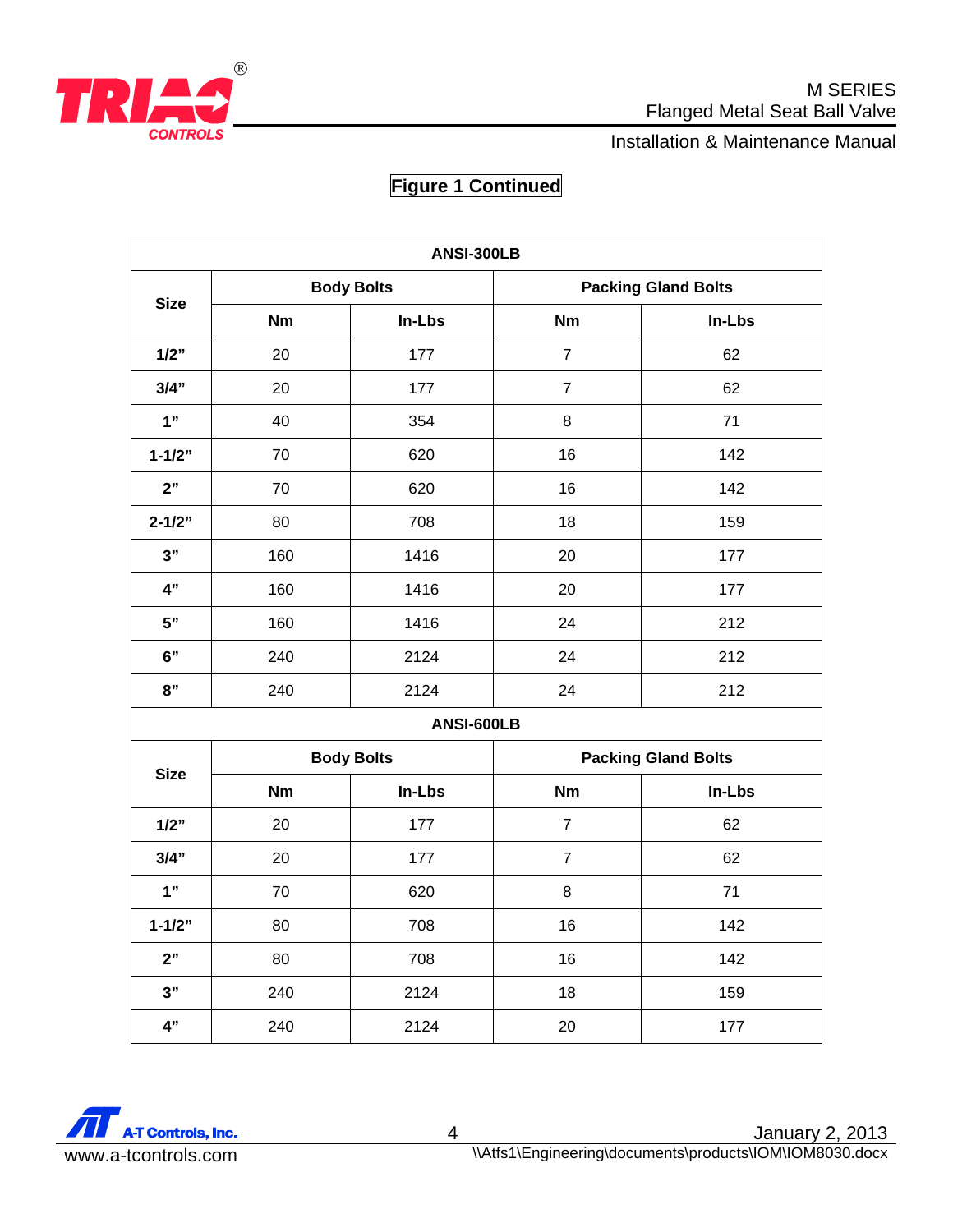

# **CONTROLS**<br> **Installation & Maintenance Manual**

| Figure 2             |                     |                               |  |  |  |  |
|----------------------|---------------------|-------------------------------|--|--|--|--|
| <b>UNI-DIRECTION</b> | <b>BI-DIRECTION</b> | <b>PARTS NAME</b>             |  |  |  |  |
| NO.                  | NO.                 |                               |  |  |  |  |
|                      |                     | <b>BODY</b>                   |  |  |  |  |
| $\overline{2}$       |                     | CAP                           |  |  |  |  |
| 3                    |                     | BALL                          |  |  |  |  |
| 4                    | 4A                  | UPSTREAM AND DOWNSTREAM SEATS |  |  |  |  |
| 5                    | 5A                  | <b>SEAT GASKET</b>            |  |  |  |  |
| N/A                  | 5B                  | <b>SEAT SPRING SEAL</b>       |  |  |  |  |
| N/A                  | 5C                  | <b>SEAT SPRING RETAINER</b>   |  |  |  |  |
| 6                    | 6A                  | <b>SEAT SPRING</b>            |  |  |  |  |
|                      |                     | <b>GASKET</b>                 |  |  |  |  |
| 8                    |                     | <b>STUD &amp; NUT</b>         |  |  |  |  |
| 9                    |                     | <b>THRUST WASHER</b>          |  |  |  |  |
| 10                   |                     | <b>GLAND PACKING</b>          |  |  |  |  |
| 11                   |                     | <b>STEM</b>                   |  |  |  |  |
| 12/12A               |                     | AUTOMATED OR MANUAL GLAND     |  |  |  |  |
| 13                   |                     | PACKING GLAND BOLT            |  |  |  |  |
| 14                   |                     | <b>SNAP RING</b>              |  |  |  |  |
| 15                   |                     | <b>TRAVEL STOP</b>            |  |  |  |  |